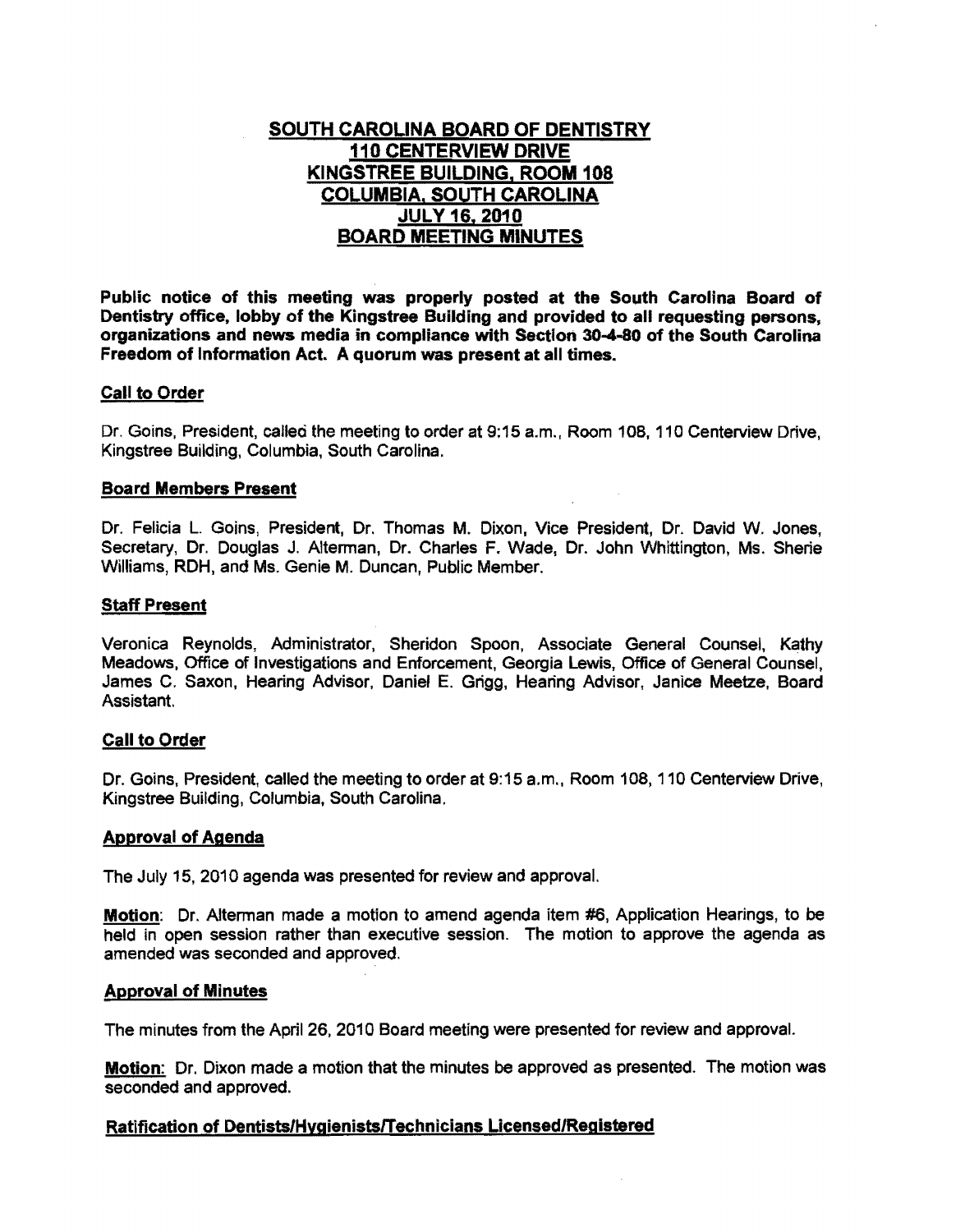**Motion:** Dr. Dixon made a motion to ratify approval for the following applicants that met SRT AlCRDTS/ADEXlADLEXlCREDENTIALS/DIPLOMATE requirements for licensure. The motion was seconded and approved.

# **Dentists**

Karmen Cherry, DMD Nicole L. Dahlkemper, DMD Marie Y. A. Williams, DDS Ashley D. Holmes, DDS Donald G. Pritchett, Jr., DMD Elizabeth M. Armstrong, DMD Jaspinder Bhattal, DDS Douglas F. Cottingham, DMD William A. Malone, DMD Susannah C. Shirer, DMD Gavin L. Criser, DDS Margaret L. Jacques, DMD Sylvia M. Riley, DDS Kyle A Smith. DMD Jessica M. Clark, DDS Ashley B. Hyman, DMD Courtney B. Shaw, DMD

- Thomas P. Suranyi, DDS Tracy M. Page, DDS Donald J. Annicelie, DDS Justin R. McAbee, DMD Bonnie G. Alexander, DMD Sheldon A. Bates, DMD Eric M. Bryant, DMD Dmitriy V. Denissenko, DMO Brian C. Price, DMD Justin D. Ward, DMD Charles M. Culberson, DMD Blake M. Julian, DDS Kari A. Ryan, DMD Eric M Vieth, DDS Paul M. Gibas, Jr., DOS Bridgette N. Lorbecki, DDS
- Benjamin R. Fleming, DDS Kavi Sagunarthy, DDS Vilma V. P. Annicelie, DDS David A. Nadolski, DDS Nicholas A. Amati, DMD Nancy L. Beebe, DMD Matthew W. Cook, DMD Michael D. Huffer, DMD Ross A. Rickoff, DDS John M. Waters, DMD Michael B. Healey, DMD Marianne G. Orr, DMO Anna L. Sanford, DMD Lawrence B. Caplin, DMD Addison W. Hamrick, DMD Brandon K. Rinehart, DMD

### American Board Diplomate (Specialty)

Charles M. Culberson, DMD (Ortho)

#### Volunteers in Medicine

Edward L. Atkins, DDS

Charles A. Roberts, DDS

### Restricted Instructor License

Kelley S. Lybrand, ODS

#### Dental Hygienists

Loren G. Carrigan Carrie F. McGhee Pamela S. Minter Karen M. Shannon Catherine R. Johnson LaSorsha M. McGaskili Laurie A. Sammons Jessica L. Taylor Jessica B. Evangelidis Chantal Y. McCray Catherine E. Palyok Dorathy A. Schaffer Kathryn S. Vanzant Brandy B. Cason Olga A. Elfrink Brittany A. Holmes

Nichole M. Bonar Ashley M. Estes Dawn R. Morse Dana F. Hilton Melanie A. Key Rory P. Nathanson Andrea C. Skean Courtney H. Brown Trinia A. Graham Jennifer R. Moses Meghan L Pipkin Jakilyn Scruggs Melilssa S. Walters Candace L. Dobbins Jennifer W. Enlow Stacey N. Infinger-Horne

Karen E. Buri-Dodge Merja J. Karkkola Heather D. Mullen Amanda S. Hogan LaMetrick McClain Anna C. Reynolds Christine M. R. Stonecypher Sarah N. Crum Ashley M. Hagenmeyer Sandra Mota Sandra M. Sapinoso Tiffany L. Smith Stacey M. Arrington Karin J. Elam Megan L. Gordon Alicia L. Johnston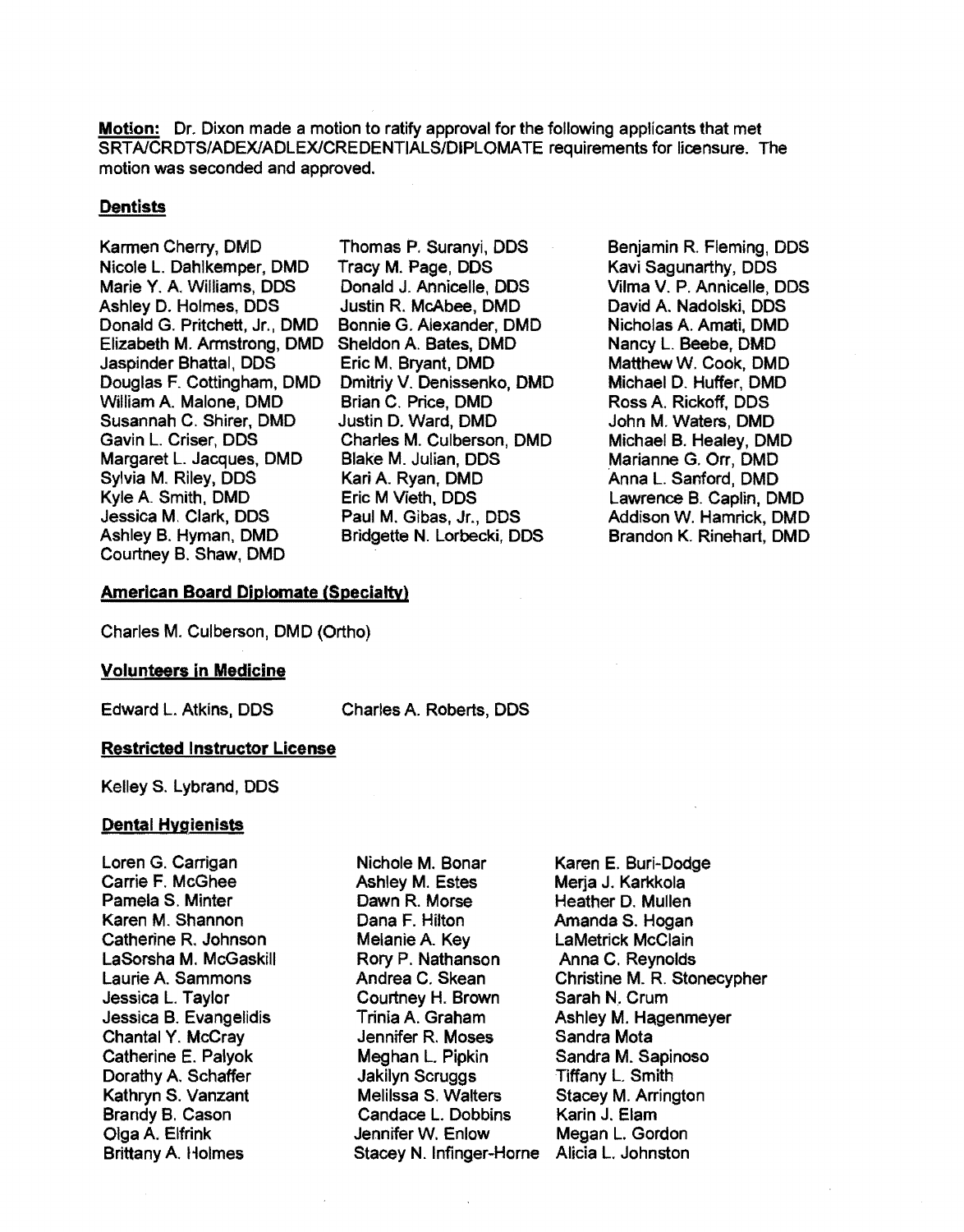Lynn J. Kazakis Julie I. Levi Karen B. Levi Blair E. Lewis Mindy S. Madden Shannon N. Mitchell Jennifer E. Moore Jacqueline M. Morgan <br>Whitney E. Oliver Ann M. Rose Jessica L. Ruffin Whitney E. Oliver Ann M. Rose Jessica L. Ruffin Cynthia E. Sipes **Elenis M. Stillianidisc Heather S. Snipes** Onetta S. Street Stacey B. Sumter Brandi R. Widmaier Lisa m. Woodley **Laura H. Brafford Nicole M. Gregory Laura H. Brafford** Nicole M. Gregory Susan C. Johnson Andrea L. Ladson Lynda J. Lainey Whitney A. Miller Jami P. Munn Jennifer O'Dell Heather L. Potts Holly E. Roach Jeannie B. Rogers Renee T. Thorsen Dental Technicians

Robert Jones, COT David O. Block, COT Robert A Perouty, COT

# Application Hearings

Motion: Dr. Jones made a motion to go into Executive Session to receive legal counsel. The motion was seconded and approved.

Motion: Dr. Dixon made a motion to retum to Public Session. The motion was seconded and approved.

Motion: In open session, Dr. Dixon made a motion to grant licensure to Dr. David Marshall with the provision that he neither administer or work on or treat any patients that are under sedation, which would include nitrous oxide, PO, or IV, or any other type of anesthesia that would be used as local anesthesia. The motion was seconded and approved with one vote (Ms. Duncan) in opposition.

Motion: Dr. Wade made a motion to go into EXecutive Session to discuss the application by credentials for licensure of Dr. Joseph Marco. Jr. The motion was seconded and approved.

Motion: Dr. Dixon made a motion to return to Public Session. The motion was seconded and approved.

In open session, Dr. Marco stated he would like to withdraw his application for licensure by credentials to further review the application process and proceed accordingly from there.

# Reinstatement Hearing

Motion: Dr. Dixon made a motion to go into Executive Session to discuss the reinstatement application of Dr. Edward Trimmier. The motion was seconded and approved.

Motion: In open session, Dr. Dixon made a motion to approve the application of Dr. Trimmier upon submission of a letter of good standing from the states of New York and Georgia. The motion was seconded and approved.

### Disciplinary Hearings

**Motion:** Dr. Alterman made a motion to go into Executive Session to discuss the Consent Agreement with regard to Dr. Rufus Neville. The motion was seconded and approved.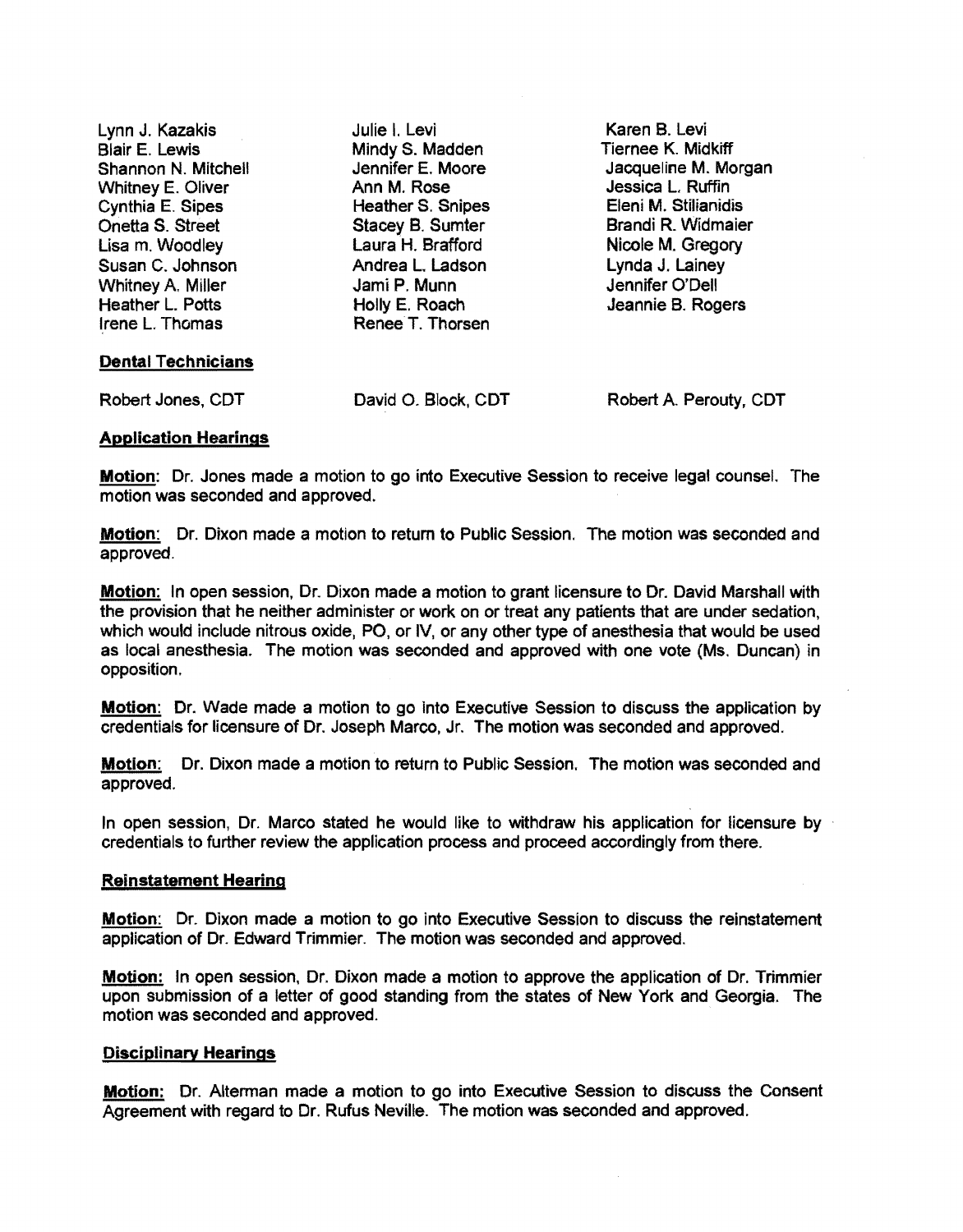Motion: In open session, Dr. Alterman made a motion to accept the Consent Agreement as written. The motion was seconded and approved.

**Motion:** Dr. Dixon made a motion to go into Executive Session to receive legal counsel with regard to the Final Order hearing of Dr. Martin Toporek. The motion was seconded and approved.

**Motion:** In open session, Dr. Whittington made a motion to dismiss the case. The motion was seconded and approved.

#### Office of Investigations and Enforcement

Ms. Meadows reported that the Investigative Review Committee (IRC) met on June 24, 2010, which included seven dismissals, two formal complaints, and one letter of concern.

Motion: Dr. Dixon made a motion to accept the IRC Report as presented. The motion was seconded and approved.

#### Unfinished Business

#### Election Result for Congressional District 2

Dr. Goins reported that she and Ms. Duncan came in to the Board office to help staff count the ballots for the three candidates running for the Second Congressional District seat after allowing five (5) business days to receive any ballots postmarked by the deadline of April  $30<sup>th</sup>$ . Dr. Goins announced that Or. Z. Vance Morgan, IV, won the election and will be invited to attend the October 22,2010 Board meeting.

#### Legislative Initiative

In open session Or. Dixon stated that last year several boards under the jurisdiction of the SC Department of Labor, Licensing and Regulation put forth an amendment to a House Bill to remove themselves from the domain of LLR and become autonomous entities, e.g., Medical, Nursing, Architecture, Pharmacy, Real Estate Commission, Real Estate Appraisers, Engineers, Funeral Services, etc. At one time the SC Dental Board was an independent agency of the SC Dental Association. Several health-related boards have recently opted to reintroduce the concept in August and re-write the bill to again become autonomous. Licensing fees would still be subject to the ten-percent (10%) mandated by the legislature to the General Fund.

Motion: Dr. Jones made a motion to send a representative(s) to be determined to the oratory meeting. The motion was seconded and approved.

#### New Business

# lntra-oral camera use by Expanded Duty Dental Assistants or Dental Hygienists with permission under general supervision

A dentist inquired as to whether it was legal for a certified dental assistant or dental hygienist to use an intra-oral camera with the dentist's permission absent on-site supervision by the dentist. Such practice is not permissible without the dentist being present, but there is currently no policy in place to address the issue specifically. Mr. Spoon was asked to address the issue as a policy change distinction between digital camera and digital scanner and post the information on the web site.